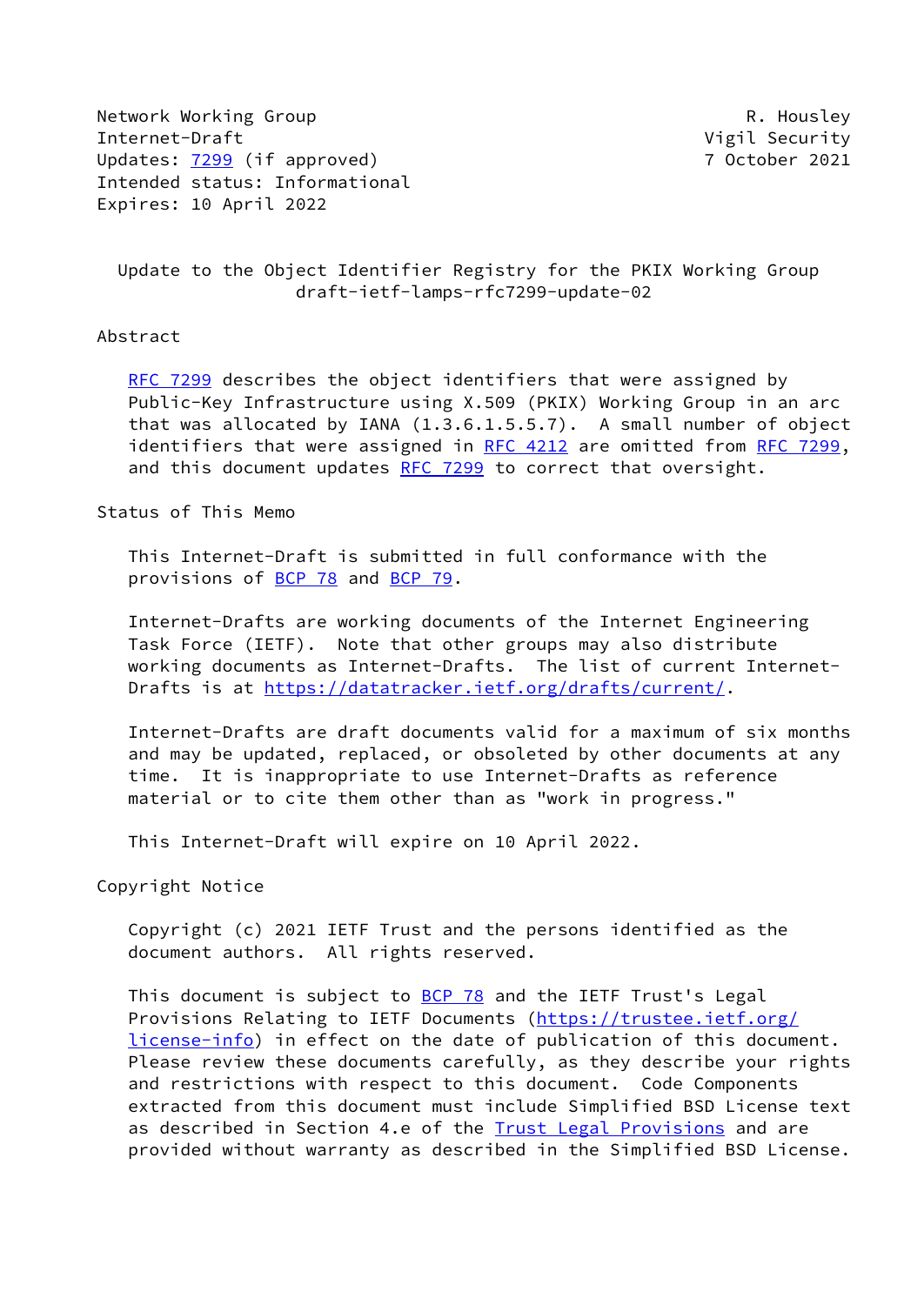## <span id="page-1-1"></span>Internet-Draft CRMF Algorithm Requirements Update October 2021

## Table of Contents

| 2.1. "SMI Security for PKIX CRMF Registration Controls for |  |
|------------------------------------------------------------|--|
| Alternate Certificate Formats" Registry $\frac{2}{3}$      |  |
|                                                            |  |
|                                                            |  |
| 4.1. Normative References 3                                |  |
| 4.2. Informative References 3                              |  |
|                                                            |  |

## <span id="page-1-0"></span>[1](#page-1-0). Introduction

 When the Public-Key Infrastructure using X.509 (PKIX) Working Group was chartered, an object identifier arc was allocated by IANA for use by that working group. After the PKIX Working Group was closed, [\[RFC7299](https://datatracker.ietf.org/doc/pdf/rfc7299)] was published to describe the object identifiers that were assigned in that arc. A small number of object identifiers that were assigned in [RFC 4212 \[RFC4212](https://datatracker.ietf.org/doc/pdf/rfc4212)] are not included in [RFC 7299,](https://datatracker.ietf.org/doc/pdf/rfc7299) and this document corrects that oversight.

The PKIX Certificate Management Protocol (CMP) [\[RFC4210](https://datatracker.ietf.org/doc/pdf/rfc4210)] allocated id-regCtrl-altCertTemplate (1.3.6.1.5.5.7.5.1.7), and then two object identifiers were assigned within that arc [[RFC4212](https://datatracker.ietf.org/doc/pdf/rfc4212)], which were intended to be used with either PKIX CMP [\[RFC4210](https://datatracker.ietf.org/doc/pdf/rfc4210)] or PKIX Certificate Management over CMS (CMC) [[RFC5272](https://datatracker.ietf.org/doc/pdf/rfc5272)] [\[RFC5273](https://datatracker.ietf.org/doc/pdf/rfc5273)] [[RFC5274](https://datatracker.ietf.org/doc/pdf/rfc5274)] [\[RFC6402](https://datatracker.ietf.org/doc/pdf/rfc6402)].

 This document describes the object identifiers that were assigned in that arc, established an IANA registry for that arc, and establishes IANA allocation policies for any future assignments within that arc.

<span id="page-1-2"></span>[2](#page-1-2). IANA Considerations

IANA is asked to create one additional registry table.

<span id="page-1-3"></span>[2.1](#page-1-3). "SMI Security for PKIX CRMF Registration Controls for Alternate Certificate Formats" Registry

 Within the SMI-numbers registry, an "SMI Security for PKIX CRMF Registration Controls for Alternate Certificate Formats (1.3.6.1.5.5.7.5.1.7)" table with three columns has been added: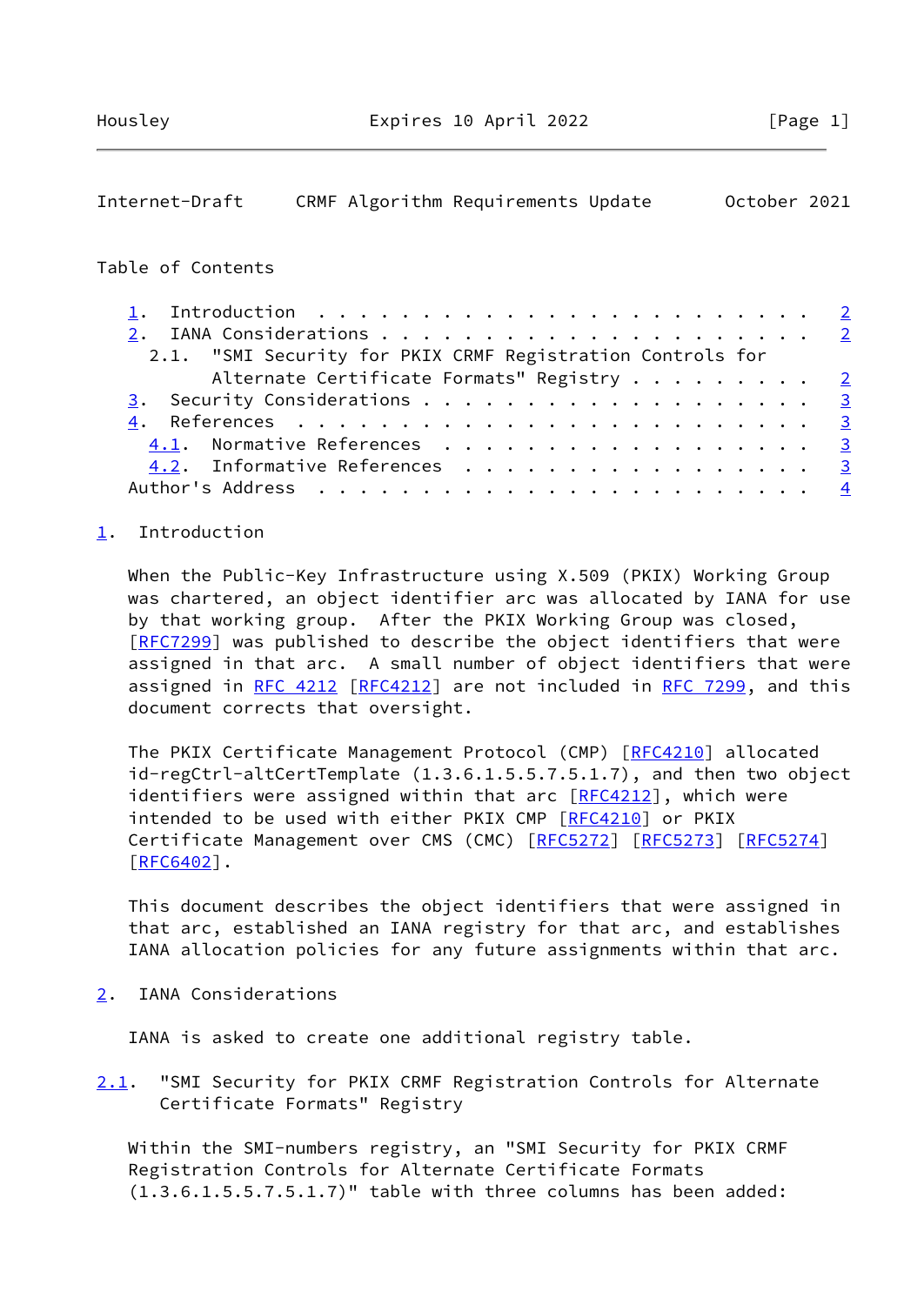|  | Decimal Description       | References |
|--|---------------------------|------------|
|  |                           |            |
|  | id-acTemplate             | [RFC4212]  |
|  | id-openPGPCertTemplateExt | [RFC4212]  |
|  |                           |            |

Housley **Expires 10 April 2022** [Page 2]

<span id="page-2-1"></span>Internet-Draft CRMF Algorithm Requirements Update October 2021

 Future updates to the registry table are to be made according to the Specification Required policy as defined in [\[RFC8126](https://datatracker.ietf.org/doc/pdf/rfc8126)]. The expert is expected to ensure that any new values are strongly related to the work that was done by the PKIX Working Group. In particular, additional object identifiers should be needed for use with either the PKIX CMP or PKIX CMC to support alternative certificate formats. Object identifiers for other purposes should not be assigned in this arc.

<span id="page-2-0"></span>[3](#page-2-0). Security Considerations

 This document populates an IANA registry, and it raises no new security considerations. The protocols that specify these values include the security considerations associated with their usage.

- <span id="page-2-2"></span>[4](#page-2-2). References
- <span id="page-2-3"></span>[4.1](#page-2-3). Normative References
	- [RFC7299] Housley, R., "Object Identifier Registry for the PKIX Working Group", [RFC 7299,](https://datatracker.ietf.org/doc/pdf/rfc7299) DOI 10.17487/RFC7299, July 2014, <[https://www.rfc-editor.org/info/rfc7299>](https://www.rfc-editor.org/info/rfc7299).
	- [RFC8126] Cotton, M., Leiba, B., and T. Narten, "Guidelines for Writing an IANA Considerations Section in RFCs", [BCP 26](https://datatracker.ietf.org/doc/pdf/bcp26), [RFC 8126,](https://datatracker.ietf.org/doc/pdf/rfc8126) DOI 10.17487/RFC8126, June 2017, <[https://www.rfc-editor.org/info/rfc8126>](https://www.rfc-editor.org/info/rfc8126).

<span id="page-2-4"></span>[4.2](#page-2-4). Informative References

 [RFC4210] Adams, C., Farrell, S., Kause, T., and T. Mononen, "Internet X.509 Public Key Infrastructure Certificate Management Protocol (CMP)", [RFC 4210,](https://datatracker.ietf.org/doc/pdf/rfc4210) DOI 10.17487/RFC4210, September 2005, <[https://www.rfc-editor.org/info/rfc4210>](https://www.rfc-editor.org/info/rfc4210).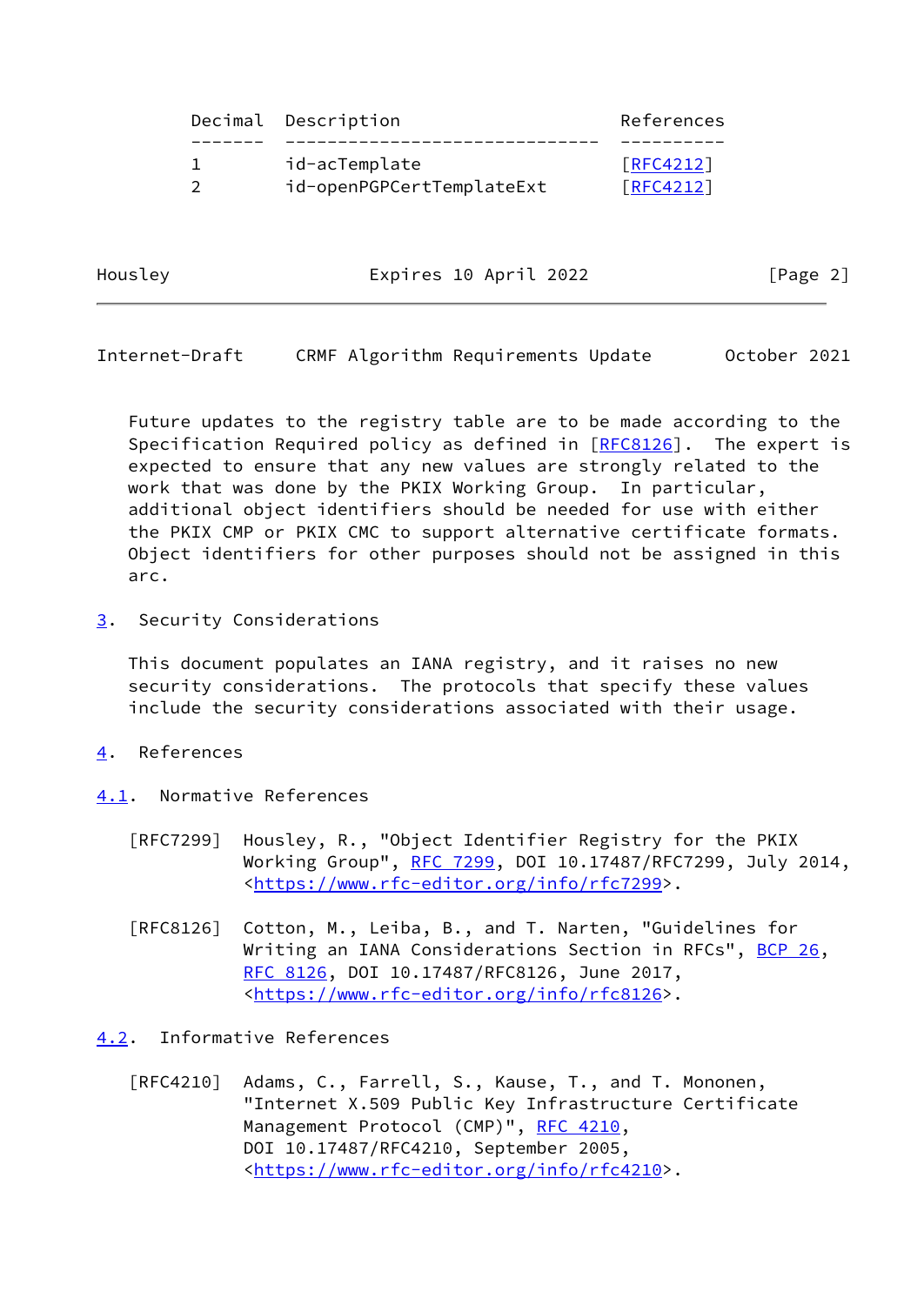- [RFC4212] Blinov, M. and C. Adams, "Alternative Certificate Formats for the Public-Key Infrastructure Using X.509 (PKIX) Certificate Management Protocols", [RFC 4212](https://datatracker.ietf.org/doc/pdf/rfc4212), DOI 10.17487/RFC4212, October 2005, <[https://www.rfc-editor.org/info/rfc4212>](https://www.rfc-editor.org/info/rfc4212).
- [RFC5272] Schaad, J. and M. Myers, "Certificate Management over CMS (CMC)", [RFC 5272,](https://datatracker.ietf.org/doc/pdf/rfc5272) DOI 10.17487/RFC5272, June 2008, <[https://www.rfc-editor.org/info/rfc5272>](https://www.rfc-editor.org/info/rfc5272).

Housley **Expires 10 April 2022** [Page 3]

- <span id="page-3-0"></span>Internet-Draft CRMF Algorithm Requirements Update October 2021
	- [RFC5273] Schaad, J. and M. Myers, "Certificate Management over CMS (CMC): Transport Protocols", [RFC 5273](https://datatracker.ietf.org/doc/pdf/rfc5273), DOI 10.17487/RFC5273, June 2008, <[https://www.rfc-editor.org/info/rfc5273>](https://www.rfc-editor.org/info/rfc5273).
	- [RFC5274] Schaad, J. and M. Myers, "Certificate Management Messages over CMS (CMC): Compliance Requirements", [RFC 5274](https://datatracker.ietf.org/doc/pdf/rfc5274), DOI 10.17487/RFC5274, June 2008, <[https://www.rfc-editor.org/info/rfc5274>](https://www.rfc-editor.org/info/rfc5274).
	- [RFC6402] Schaad, J., "Certificate Management over CMS (CMC) Updates", [RFC 6402](https://datatracker.ietf.org/doc/pdf/rfc6402), DOI 10.17487/RFC6402, November 2011, <[https://www.rfc-editor.org/info/rfc6402>](https://www.rfc-editor.org/info/rfc6402).

Author's Address

 Russ Housley Vigil Security, LLC 516 Dranesville Road Herndon, VA, 20170 United States of America

Email: housley@vigilsec.com